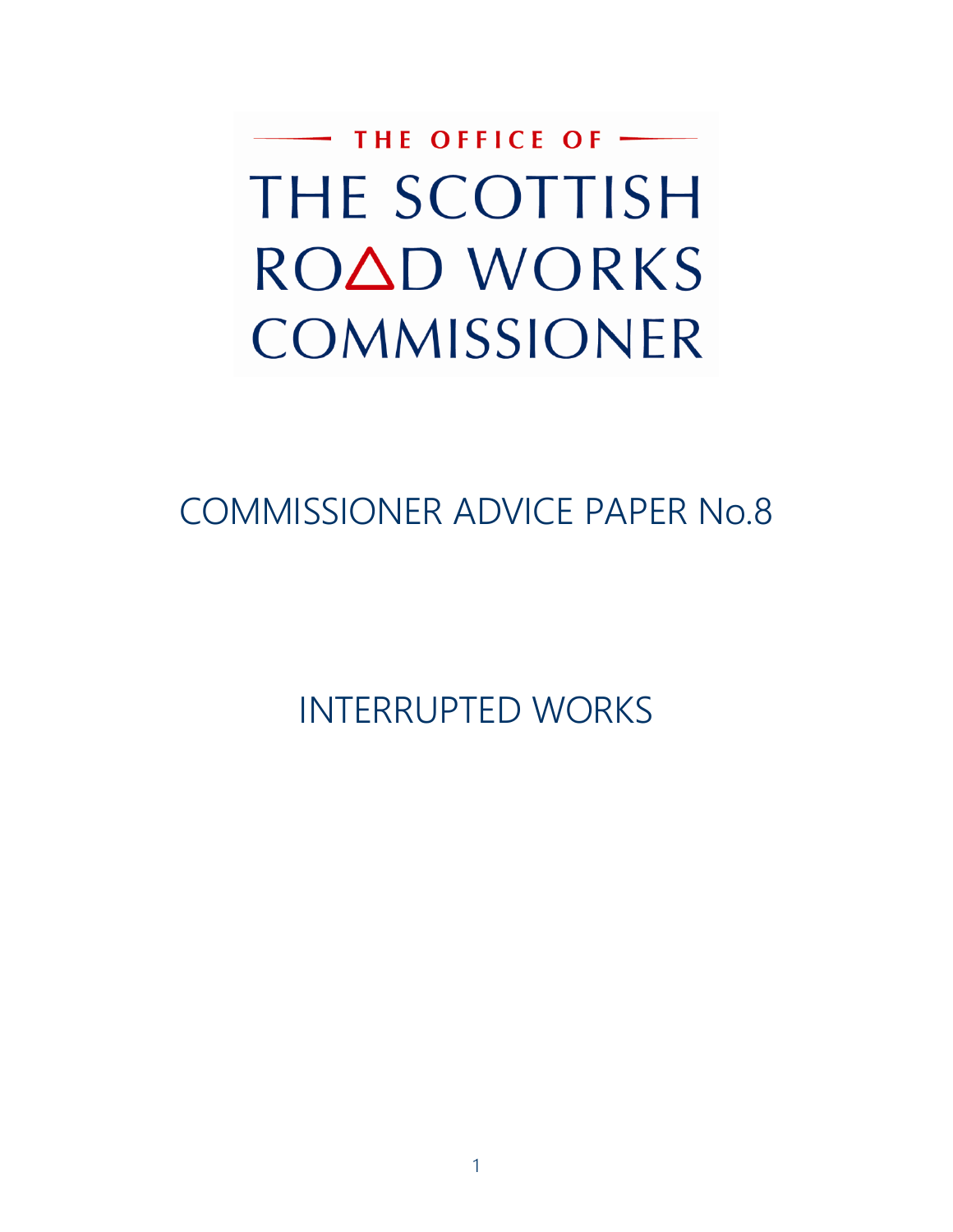## Version History

| Version | Date            | <b>Notes</b> |
|---------|-----------------|--------------|
|         |                 |              |
| 1.00    | <b>Nov 2012</b> |              |
|         |                 |              |
|         |                 |              |
|         |                 |              |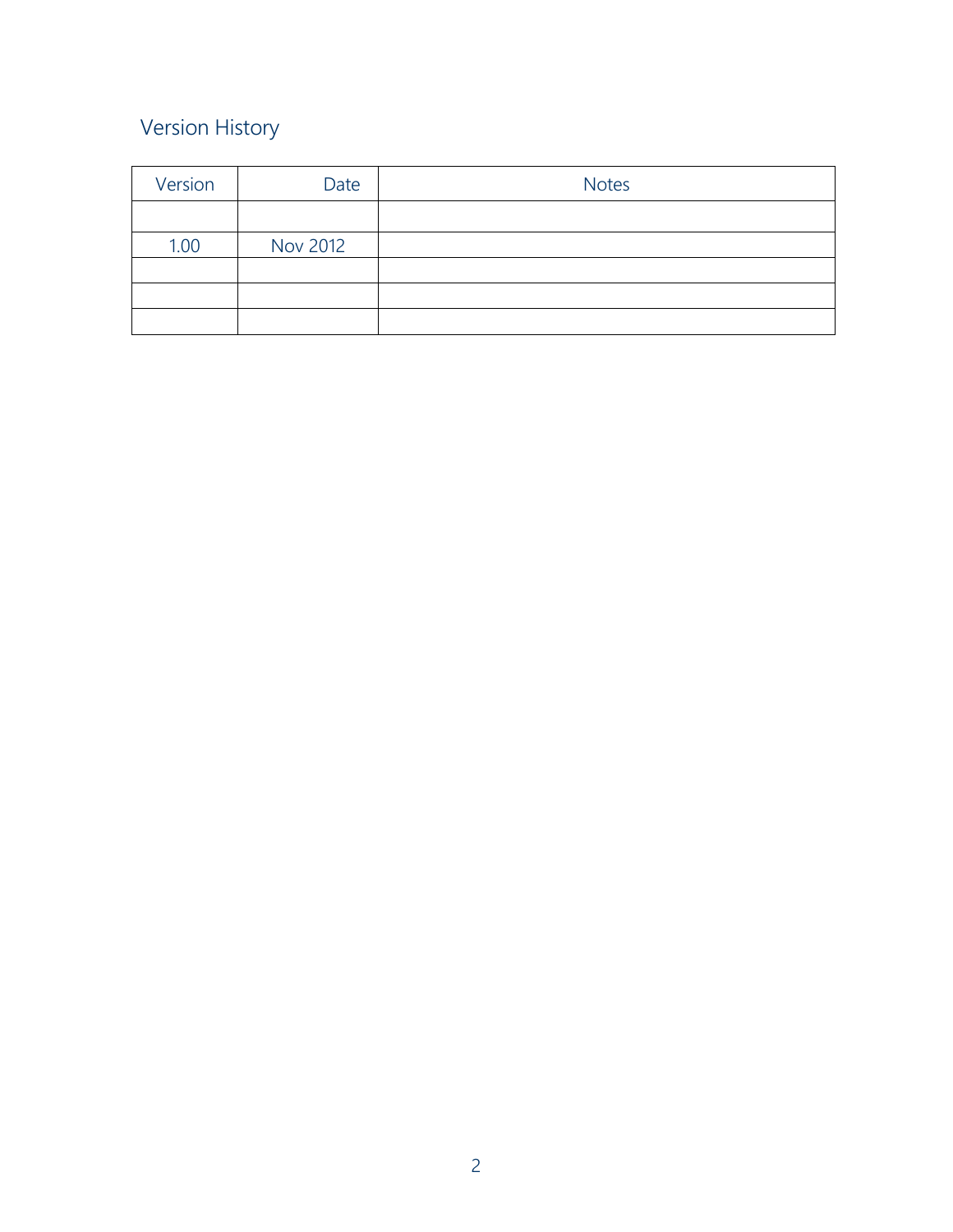### INTERRUPTED WORKS

#### INTRODUCTION

There are two main types of Interrupted works. These are:

Unplanned Interrupted Works

This is a situation where when it is not anticipated when lodging the initial notice that an interruption will be required. There are many reasons why this might occur such as:

- o Unexpected need for specialist equipment, parts or plant which would not be available for a significant period.
- o An external event requiring the road to be restored to normal traffic.
- o The onset of severe weather when the decision is made to close the site and complete the work at a later date.
- Planned Interrupted Works

In this situation it is known that the works will be interrupted when placing the advance notice. Examples would include:

- o Where a known event requires an interruption e.g. for a Christmas embargo.
- o Weekend working over a number of consecutive weeks.

This advice paper sets out how both types of interrupted works should be dealt with when creating notices for the works.

#### UNPLANNED INTERRUPTED WORKS

Version 3.5 of SRWR includes a method for denoting such works as interrupted.

Users will be familiar with the concept of "works phases". Currently if the "Create New Phase" function is selected on a works which has a status of "WORKS CLEAR" the operator is given the option to create a new phase as "PERMANENT" OR "REMEDIAL". In version 3.5 there is now a third option of "INTERUPTED WORKS".

The process should be operated as follows:

1. Initial phase noticed as normal.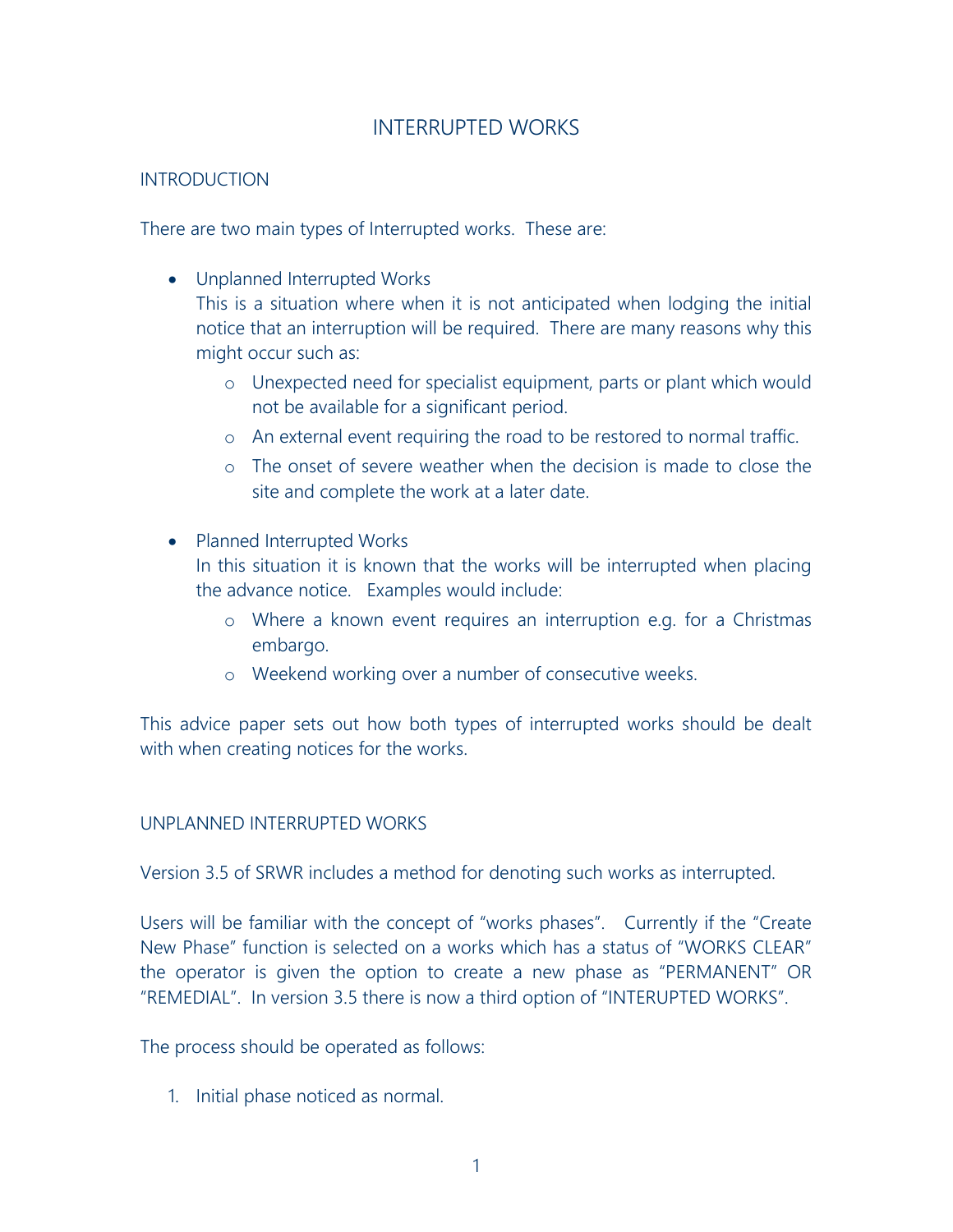- 2. If an interruption is being considered this should be discussed with the roads authority at the earliest possible opportunity.
- 3. On clearing the site for the interruption the status is set as "WORKS CLEAR".
- 4. The operator then immediately creates a new phase "INTERRUPTED WORKS" stating within the notice the anticipated date when the works will recommence. Depending on how far away the date is set, it might be necessary to use the early start procedure.
- 5. When the works actually start, a start notice is issued as normal.
- 6. In the unlikely event of a further interruption being required, stages 3, 4 and 5 would be repeated.
- 7. When the works are finally completed the works would be closed as normal setting as "WORKS CLEAR" if a temporary reinstatement or "WORKS CLOSED" if a permanent reinstatement.

#### PLANNED INTERRUPTED WORKS

The new flexibility in version 3.5 does not work for planned works as it is not possible to include all of the periods within a notice. [SRWR Management Group recognises that having individual notices with separate works periods is something which it should investigate in the longer term.]

This means that there are two ways in which planned interrupted works can be shown of the SRWR. These are:

1. One notice covering the whole period including the times when the road is clear.

The following diagram shows how a single notice would cover four consecutive weekend works.

| <b>Sa</b> | Su | M      | w | Th | Fr | Sa | Su | м  | - | w  | <b>Th</b> | Fr. | <b>Sa</b> | Su | М  | -  | W  | Th | Fr | Sa | 'Su            |
|-----------|----|--------|---|----|----|----|----|----|---|----|-----------|-----|-----------|----|----|----|----|----|----|----|----------------|
|           |    | -<br>υ |   |    |    |    | 9. | 10 | . | 12 | 13        | 14  |           | 16 | 17 | 18 | 19 | 20 | 21 | 22 | $\sim$<br>- 20 |

#### **Period of Notice With Works Periods Shown on Pink**